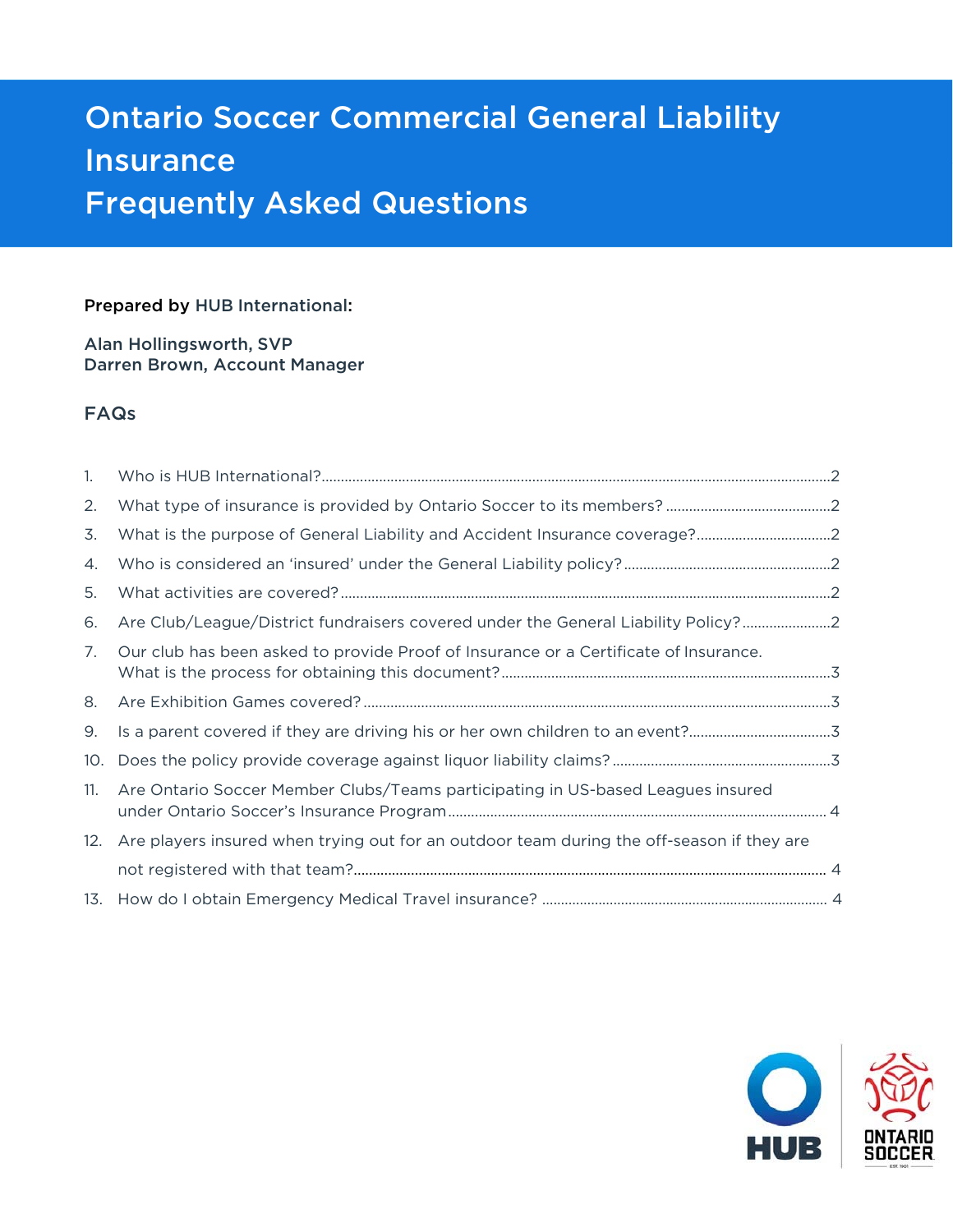## 1. Who is HUB International?

HUB International is the insurance broker responsible for arranging the insurance program for Ontario Soccer and its members. For more information about HUB International, you can visit our website at www.hubinternational.com

2. What type of insurance is provided by Ontario Soccer to its members? Included with ONTARIO SOCCER membership fees is Liability Insurance and Accident Insurance.

## 3. What is the purpose of General Liability and Accident Insurance coverage?

The primary purpose of the General Liability policy is to protect against lawsuits from individuals alleging that the sports organization and/or its members have negligently caused "bodily injury" to a player or spectator. The policy also covers other types of lawsuits such as "property damage", "personal injury" (libel & slander) and Non Owned Automobile liability. The policy does not cover expenses related to criminal charges brought against a member of the association regardless of the nature of the charge(s).

The Accident Policy is designed to reimburse a registered member in good standing who suffers an injury/death while participating in an Ontario Soccer Sanctioned Activity. The Accident Policy will provide a lump sum payout in the event of death or Loss of use of a body part. The coverage includes an accident medical expenses that will reimburse many medical costs not covered by OHIP, Private or Group Insurance. Coverage is extended while outside of Ontario but still within Canada. When leaving your home province or leaving Canada, travel insurance is strongly advised, as the accident insurance will not cover hospitalization or any other medical expenses incurred.

## 4. Who is considered an 'insured' under the General Liability policy?

Coverage is provided for the Association itself and Members registered in good standing with Ontario Soccer, but only while participating in activities sanctioned by Ontario Soccer. Members must be Canadian citizens in order to participate in sanctioned Ontario Soccer activities.

Also considered 'Insured's' under the liability program are referees, coaches, managers, officials, administrators and volunteer workers, but only for acts within the scope of duties performed on behalf of Ontario Soccer.

## 5. What activities are covered?

Coverage is provided for all Ontario Soccer sanctioned leagues, tournaments, camps and clinics. Coverage also includes training and development of Ontario Soccer sanctioned referees.

# 6. Are Club/League/District fundraisers covered under the General Liability Policy?

No. The Ontario Soccer Program does not provide Liability coverage for fundraisers. However, coverage for fundraising events that do not involve the sale/distribution of alcohol is provided under the Ontario Soccer ClubCombo Program which each Club/League/District has the

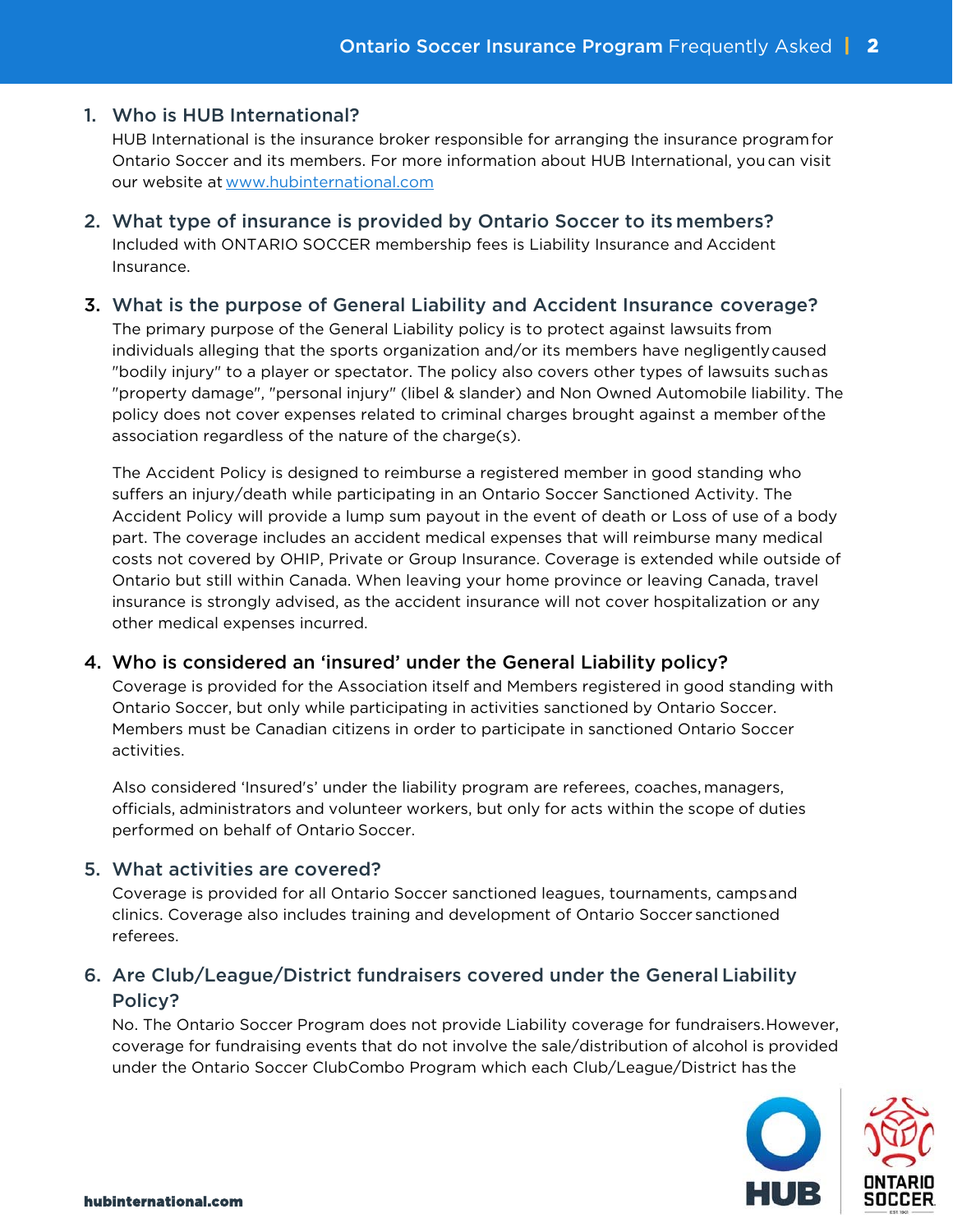option to purchase. Information on the ClubCombo Program is available at https://www.hubinternational.com/en-CA/programs-associations/ontario-soccer-association/ under the "ClubCombo Insurance Policy" tab.

- 7. Our club has been asked to provide Proof of Insurance or a Certificate of Insurance. What is the process for obtaining this document?
	- Complete a "Certificate of Insurance Request Form" which can be downloaded from the website.
	- Upon completion, forward the form to your district.
	- The district will then email the form to HUB (Attn: OntarioSoccerinsurance@hubinternational.com). HUB has committed to process Certificate requests within 24 hours and email the Certificate back to the district, which, in turn, will email it to the requesting club.

PLEASE NOTE that only requests submitted on a properly completed "Certificate of Insurance Request Form" will be processed.

## 8. Are Exhibition Games covered?

.

Yes, as long as Ontario Soccer sanctions the game.

## 9. Is a parent covered if they are driving his or her own children to an event?

No. The program does not provide coverage for parents driving their children to the game/practice because they are, in that circumstance, exercising their parental responsibility not a team duty. However, coverage is in place for volunteers of the association while performing volunteer duties. Therefore, parents associated with a team or performing a specific duty assigned by the team (coach, assistant coach, or other authority) do have insurance coverage under this program.

## 10.Does the policy provide coverage against liquor liability claims?

Yes. There is coverage under the Liability program for defense of liquor related claims but only if:

- they arise in connection with a Club/League/District/Association banquet or awards ceremony;
- Organizers have followed Ontario Soccer's Alcohol Service Policies which can be found on Ontario Soccer's website; and,
- Ontario Soccer has approved or sanctioned the event in advance Not Sanctioned: Not Covered.

Note: Fundraising events involving the sale/distribution of alcohol are not covered under this Liability program. To obtain separate coverage, please contact Ontario Soccerinsurance@hubinternational.com.